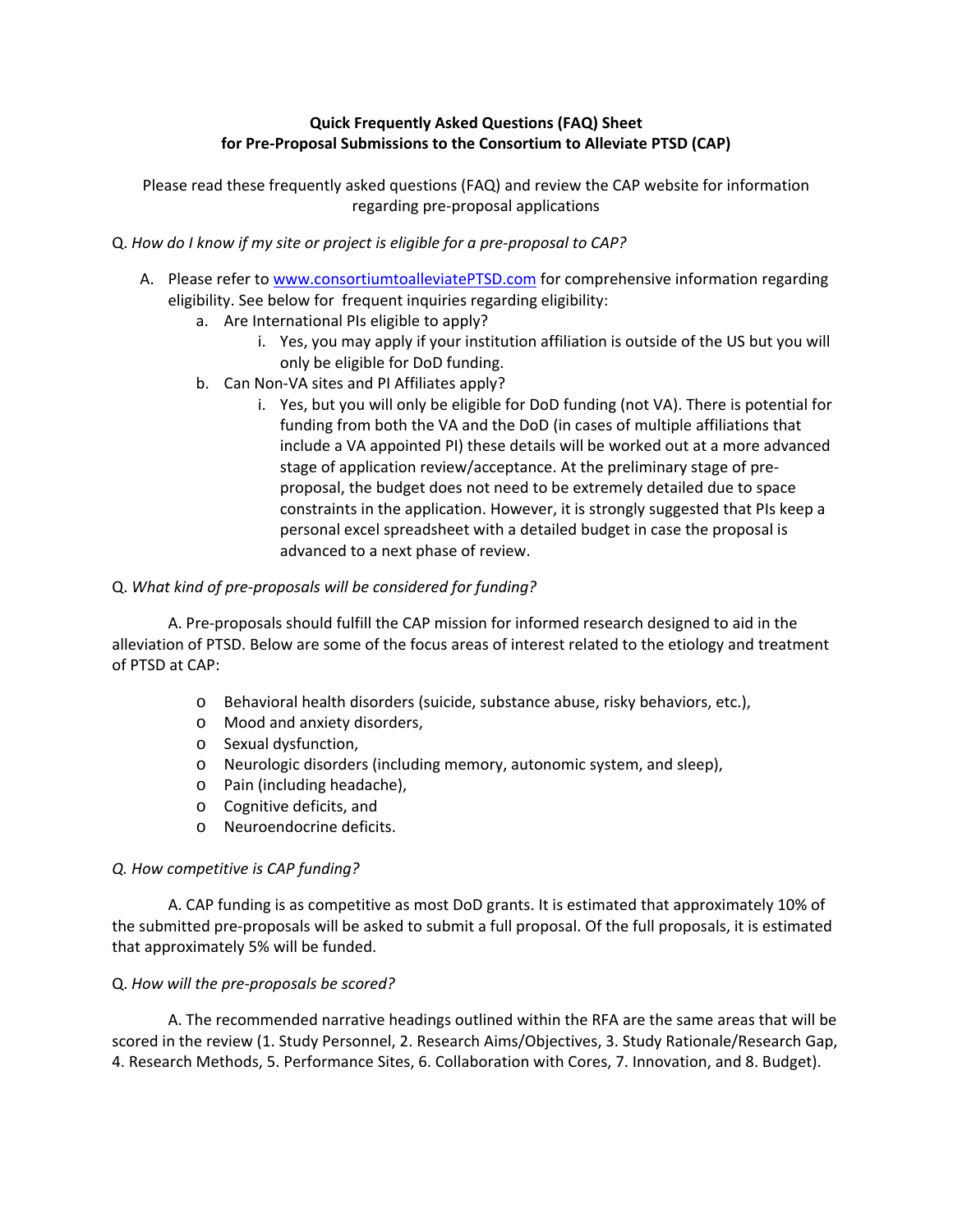## *Q. Will I receive feedback on my pre‐proposal?*

A. No. Due to the volume of pre‐proposals submitted, individual investigators will not receive feedback regarding their pre‐proposal if not selected to submit a full proposal.

Q. *How can I contact the CAP Consortium Cores for questions or collaboration?*

| <b>Director and Co-Director</b>     | Core                               | E-mail                                              |
|-------------------------------------|------------------------------------|-----------------------------------------------------|
| Alan Peterson & Terry Keane         | <b>Coordinating Center</b>         | Petersona3@uthscsa.edu;<br>Terry.Keane@va.gov       |
| Brett Litz & Stacey Young-McCaughan | <b>Assessment Core</b>             | Brett.Litz@va.gov<br>Youngs1@uthscsa.edu            |
| Peter Fox and John Krystal          | Neuroimaging Core                  | Fox@uthscsa.edu<br>John.kystal@yale.edu             |
| Doug Williamson and Joel Gelernter  | Biomarkers/Genomics Core           | williamsonde@uthscsa.edu<br>joel.gelernter@yale.edu |
| Jim Mintz and Ralitza Geuorguieva   | Data Management/Biostatistics Core | mintz@uthscsa.edu<br>ralitza.geuorguieva@yale.edu   |

Q. *Can sites/PIs submit multiple pre‐proposals?*

A. Yes, multiple proposal projects are permitted.

Q. *Are there any differences between the two submission deadlines (September 10 & December 10)?*

A. No, there are no differences in review, decisions, or funding based on submission deadlines.

Q. *May I resubmit a proposal if it is not accepted in a previous submission cycle?*

A. Yes, you may resubmit, however we are unable to provide feedback due to the high volume of submissions.

Q. *What are some of the funding limits for a proposed budget?*

A. There is no maximum amount for the budget. All reasonable budgets will be considered. The CAP Coordinating Center may make recommendations/suggestions regarding your budget if selected for full proposal.

Also, **indirect funding is not permitted at the VA** and won't be considered if requested. Indirect funding is available through the DoD (for those applying outside of a VA).

*Q. Are multi‐site proposals eligible?*

A. Yes.

*Q. Where can I locate the pre‐proposal cover sheet?*